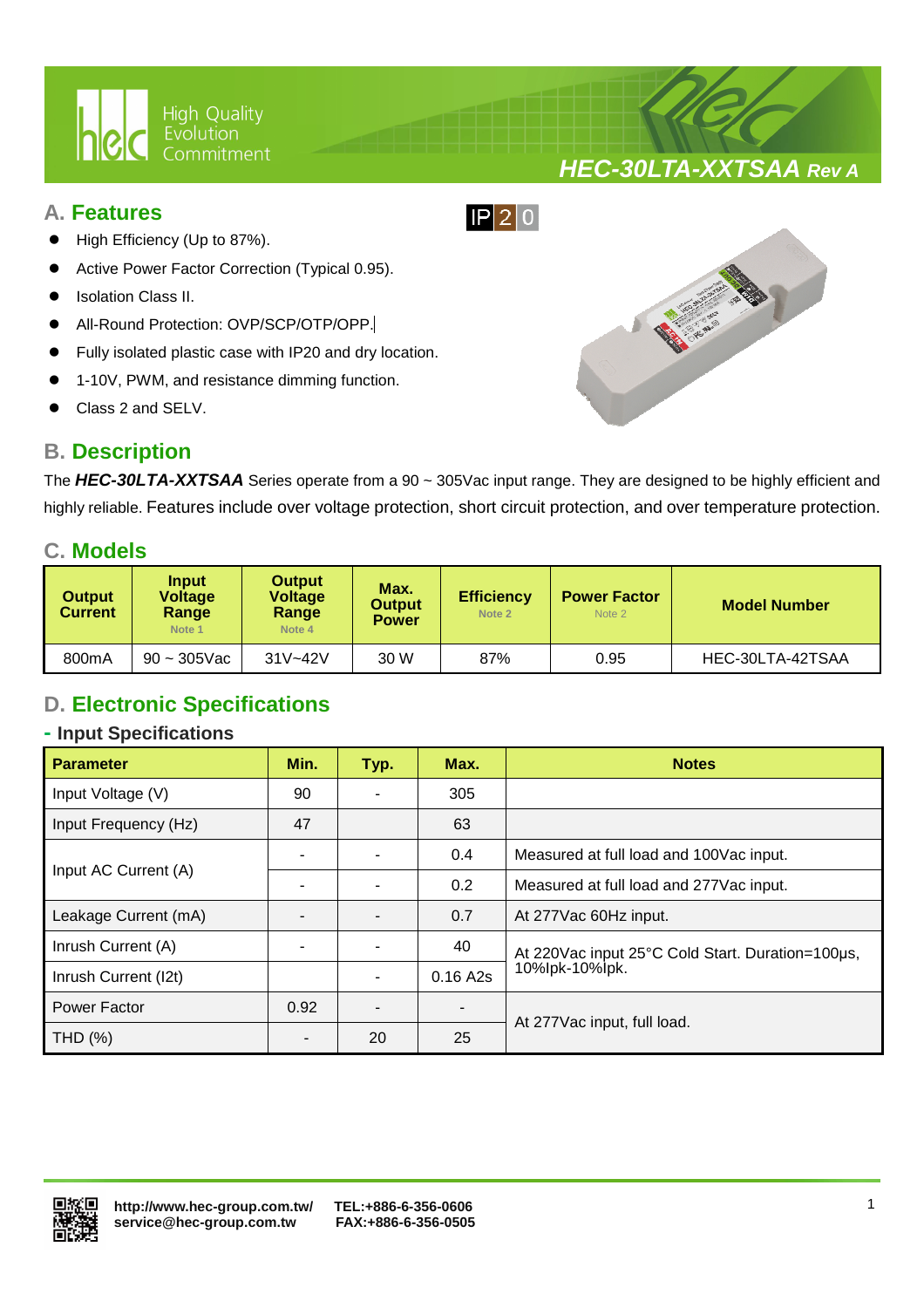

Ī



### **- Output Specifications**

| <b>Parameter</b>                                     | Min. | Typ. | Max.         | <b>Notes</b>                                                                                                                            |
|------------------------------------------------------|------|------|--------------|-----------------------------------------------------------------------------------------------------------------------------------------|
| Output Current (mA)                                  |      |      |              |                                                                                                                                         |
| $I_0 = 800$ mA                                       | 760  |      | 840          |                                                                                                                                         |
| No Load Output Voltage (V)<br>$I_0 = 800 \text{ mA}$ |      |      | 63           | There will be no damage or hazardous conditions<br>occurred with no loading.                                                            |
| Output Ripple Voltage (V)                            |      |      | 10%<br>Vomax | Measured by 20 MHz bandwidth oscilloscopes and<br>the output paralleled a 0.1uF ceramic capacitor and<br>a 10uF electrolytic capacitor. |
| Output Voltage Overshoot (%)                         |      |      | 110          | At full load condition.                                                                                                                 |
| Line Regulation (%)                                  |      |      | ±3           |                                                                                                                                         |
| Load Regulation (%)                                  |      |      | ±5           |                                                                                                                                         |
| Turn-on Delay Time (s)                               |      | 0.5  | 1.0          | Measured at 220Vac input.                                                                                                               |

#### **- General Specifications**

| <b>Parameter</b>                               | Min.    | Typ.                        | Max. | <b>Notes</b>                                                                                                                        |  |
|------------------------------------------------|---------|-----------------------------|------|-------------------------------------------------------------------------------------------------------------------------------------|--|
| Efficiency (%)                                 |         |                             |      |                                                                                                                                     |  |
| $I_0 = 800 \text{ mA}$                         |         |                             | 87   | Measured at full load and 120 Vac input.                                                                                            |  |
| Efficiency (%)                                 |         |                             |      |                                                                                                                                     |  |
| $I_0 = 800 \text{ mA}$                         |         |                             | 86   | Measured at full load and 277 Vac input.                                                                                            |  |
| MTBF (hours)                                   | 320,000 |                             |      | Measured at full load 50°C ambient temperature<br>(MIL-HDBK-217F).                                                                  |  |
| Life Time (hours)                              |         | 100,000                     |      | Measured at rated input voltage with full load, Case<br>temperature=60°C @ Tc point. See life time vs. Tc<br>curve for the details. |  |
| Case Temperature (°C)                          |         |                             | 80   |                                                                                                                                     |  |
| Dimensions Millimeters $(L \times W \times H)$ |         | $163 \times 42 \times 31.5$ |      |                                                                                                                                     |  |
| Net Weight (g)                                 |         |                             |      |                                                                                                                                     |  |

#### **- Protection Functions**

| <b>Parameter</b>                | Min.                                                                                                                                                          | Tvp. | Max.    | <b>Notes</b>                                                                                 |
|---------------------------------|---------------------------------------------------------------------------------------------------------------------------------------------------------------|------|---------|----------------------------------------------------------------------------------------------|
| Over Voltage Protection         |                                                                                                                                                               |      | 1.50 Vo | Hiccup mode. The power supply shall be<br>self-recovery when the fault condition is removed. |
| <b>Short Circuit Protection</b> | No damage shall occur when any output operating in a short circuit condition. The<br>power supply shall be self-recovery when the fault condition is removed. |      |         |                                                                                              |

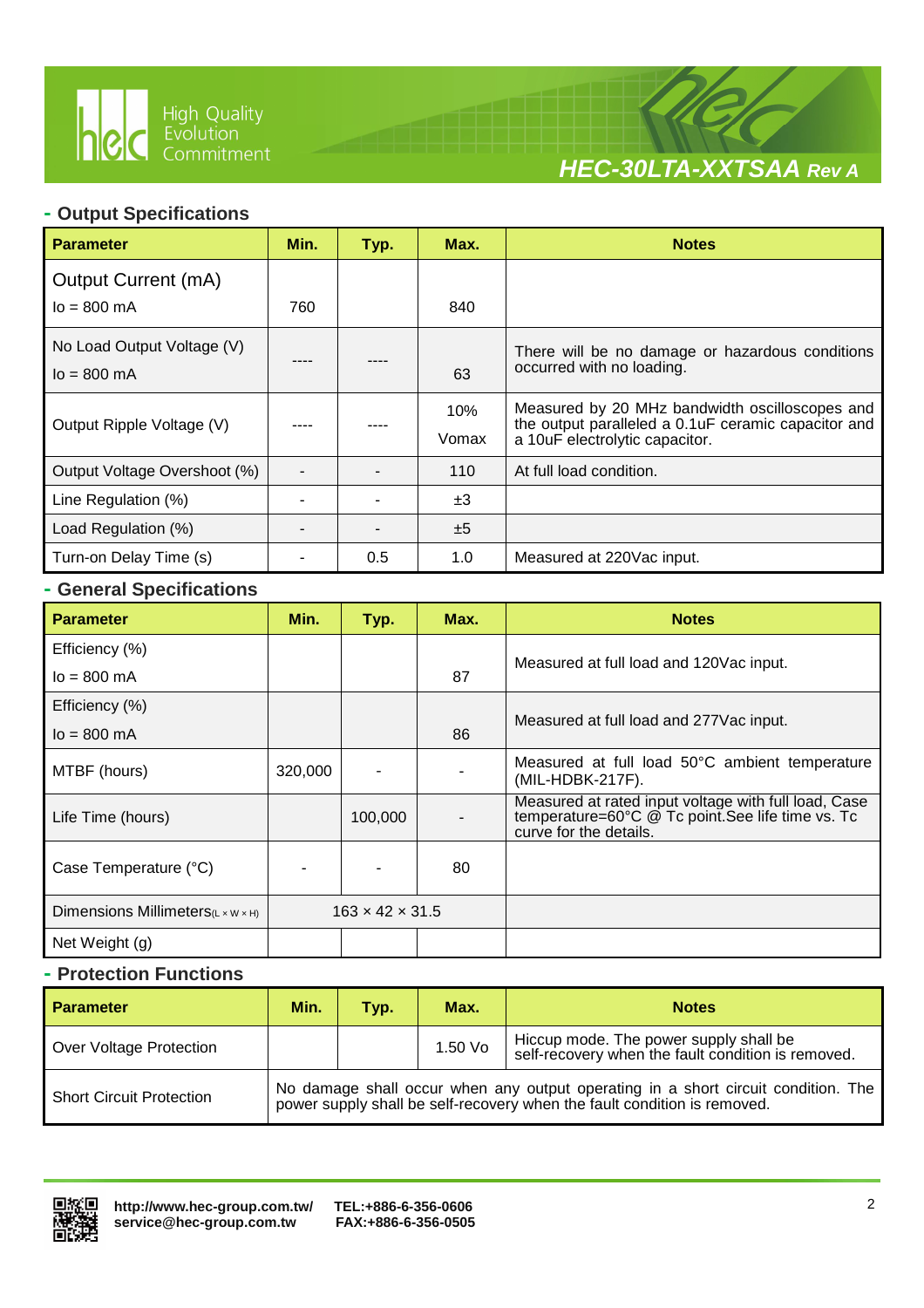



#### **- Environmental Specifications**

Ī

| <b>Parameter</b>           | Min. | Typ. | Max.  | <b>Notes</b>                                                        |
|----------------------------|------|------|-------|---------------------------------------------------------------------|
| Operating Temperature (°C) | -40  |      | $+60$ | Humidity: 20% RH to 80% RH; See Derating Curve for<br>more details. |
| Storage Temperature (°C)   | -40  |      | $+80$ | Humidity: 10% RH to 90% RH.                                         |

#### **- Safety and EMC Compliance**

| <b>Safety Category</b>      | <b>Standard</b>                                                            |
|-----------------------------|----------------------------------------------------------------------------|
| UL/CUL                      | UL8750, UL1310 Class 2, CSA C22.2 NO. 223-M91 Class 2.                     |
| <b>CE</b>                   | EN 61347-1, EN61347-2-13.                                                  |
| <b>EMI Standards Note 6</b> | <b>Notes</b>                                                               |
| EN 55015                    | Conducted emission Test & Radiated emission Test.                          |
| EN 61000-3-2                | Harmonic current emissions.                                                |
| EN 61000-3-3                | Voltage fluctuations & flicker.                                            |
| FCC Part 15                 | FCC 47 CFR Part 15 Subpart B, ICES-003 Issue 4 ANSI C63.4-2003             |
| <b>EMS Standards</b>        | <b>Notes</b>                                                               |
| EN 61000-4-2                | Electrostatic Discharge (ESD): 8 KV air discharge, 4 KV contact discharge. |
| EN 61000-4-3                | Radio-Frequency Electromagnetic Field Susceptibility Test-RS.              |
| EN 61000-4-4                | Electrical Fast Transient / Burst-EFT: Level 2, Criteria A.                |
| EN 61000-4-5                | Surge Immunity Test: AC Power Line: line to line 1 KV.                     |
| EN 61000-4-6                | Conducted Radio Frequency Disturbances Test-CS.                            |
| EN 61000-4-8                | Power Frequency Magnetic Field Test.                                       |
| EN 61000-4-11               | Voltage Dips.                                                              |
| EN 61547                    | Electromagnetic Immunity Requirements Applies To Lighting Equipment.       |

#### **Notes:**

- 1. Normal input voltage range 100~277Vac.
- 2. Measured at input 220V with a full load.
- 3. All specifications are typical at 25 °C unless otherwise stated.
- 4. Constant current operation region is preferably 80%~100% rated output voltage. This is the suitable operation region for LED related applications, but please reconfirm special electrical requirements for some specific system design.
- 5. Derating may be needed under low input voltages. Please check the static curve for more details.
- 6. The power supply is considered as a component that will be operated in combination with final equipment. Since EMC performance will be affected by the complete installation, the final equipment manufacturers must re-qualify EMC Directive on the complete installation again

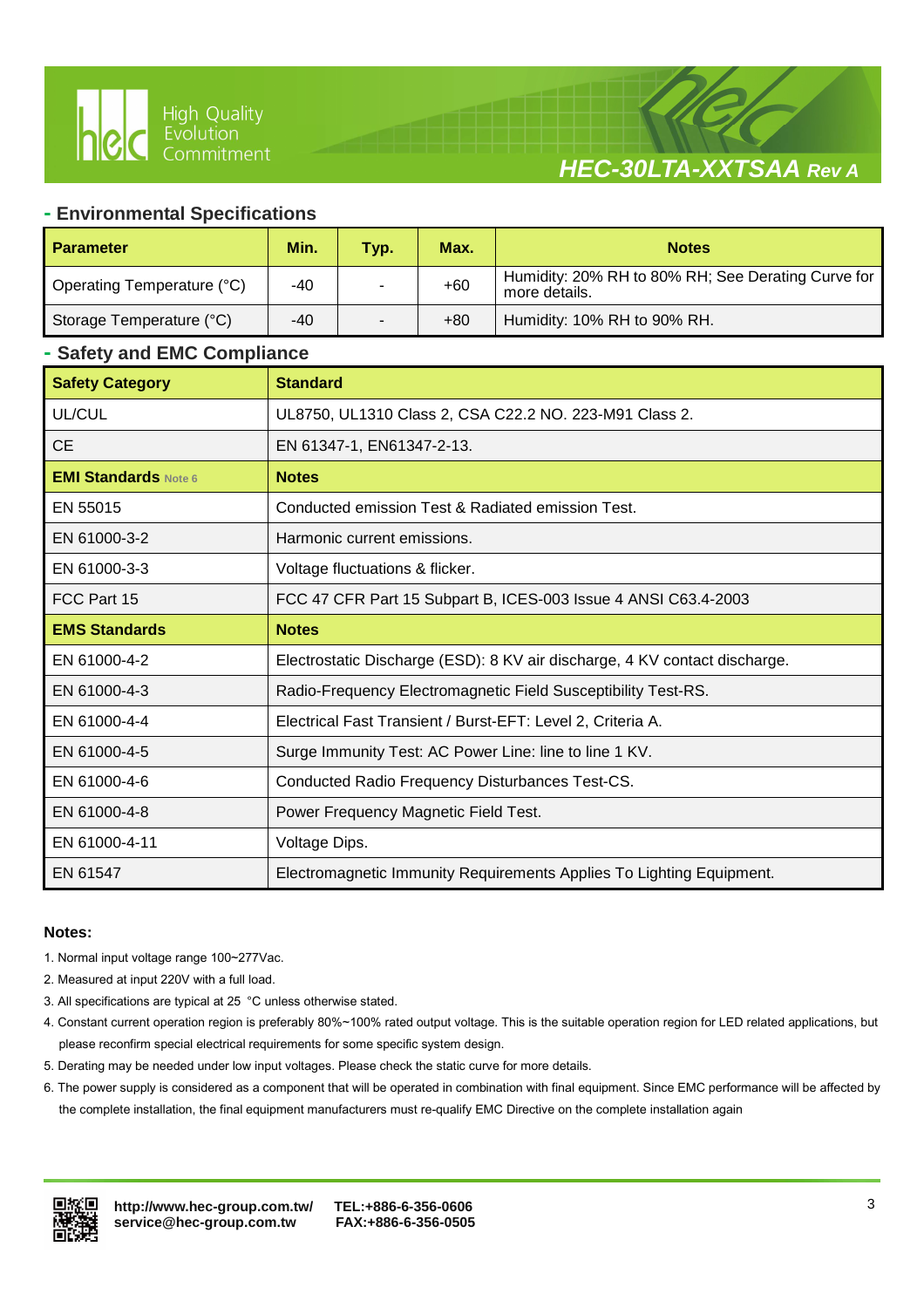

## **E. Dimming Control**

The dimmer control is operated from an input signal (DC voltage / PWM signal / Variable Resistor). Please refer to the diagram.



#### **Notes:**

1. If the dimming pin is not used, Dimming pin can be open.

| <b>Parameter</b>                              | Min. | Typ.           | Max.    | <b>Notes</b> |
|-----------------------------------------------|------|----------------|---------|--------------|
| 1-10V Dimming Voltage (V)                     |      | ۰.             | $+10.8$ |              |
| <b>PWM Signal</b>                             | 5    | 10             | $+10.8$ |              |
| 0~10K $\Omega$ Variable Resistor ( $\Omega$ ) | $-0$ | $\blacksquare$ | $+10K$  |              |

#### **- Dimming Model Output Voltage Range**

| Parameter     | Min. | Typ.   | Max. | <b>Notes</b>                  |
|---------------|------|--------|------|-------------------------------|
| $lo = 800 mA$ | 36   | $\sim$ | 42   | Measured at 100-277Vac input. |

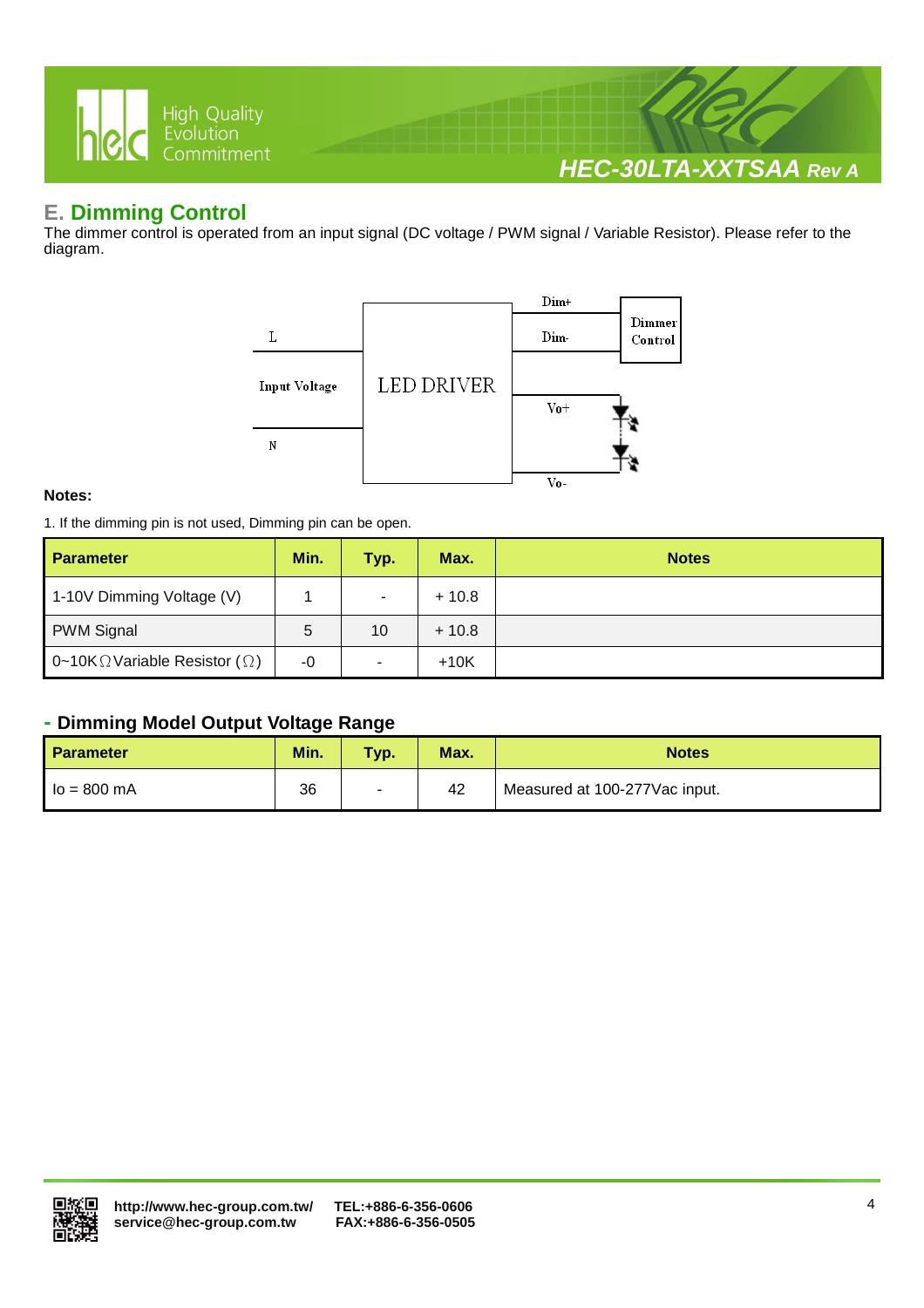

#### **- DC Voltage Dimming Curve**



#### **- PWM Signal Dimming Curve**

Output Current vs. PWM Signal



### **- Variable Resistor Curve**

Output Current vs. Variable Resistor





 **http://www.hec-group.com.tw/ TEL:+886-6-356-0606**   $s$ ervice@hec-group.com.tw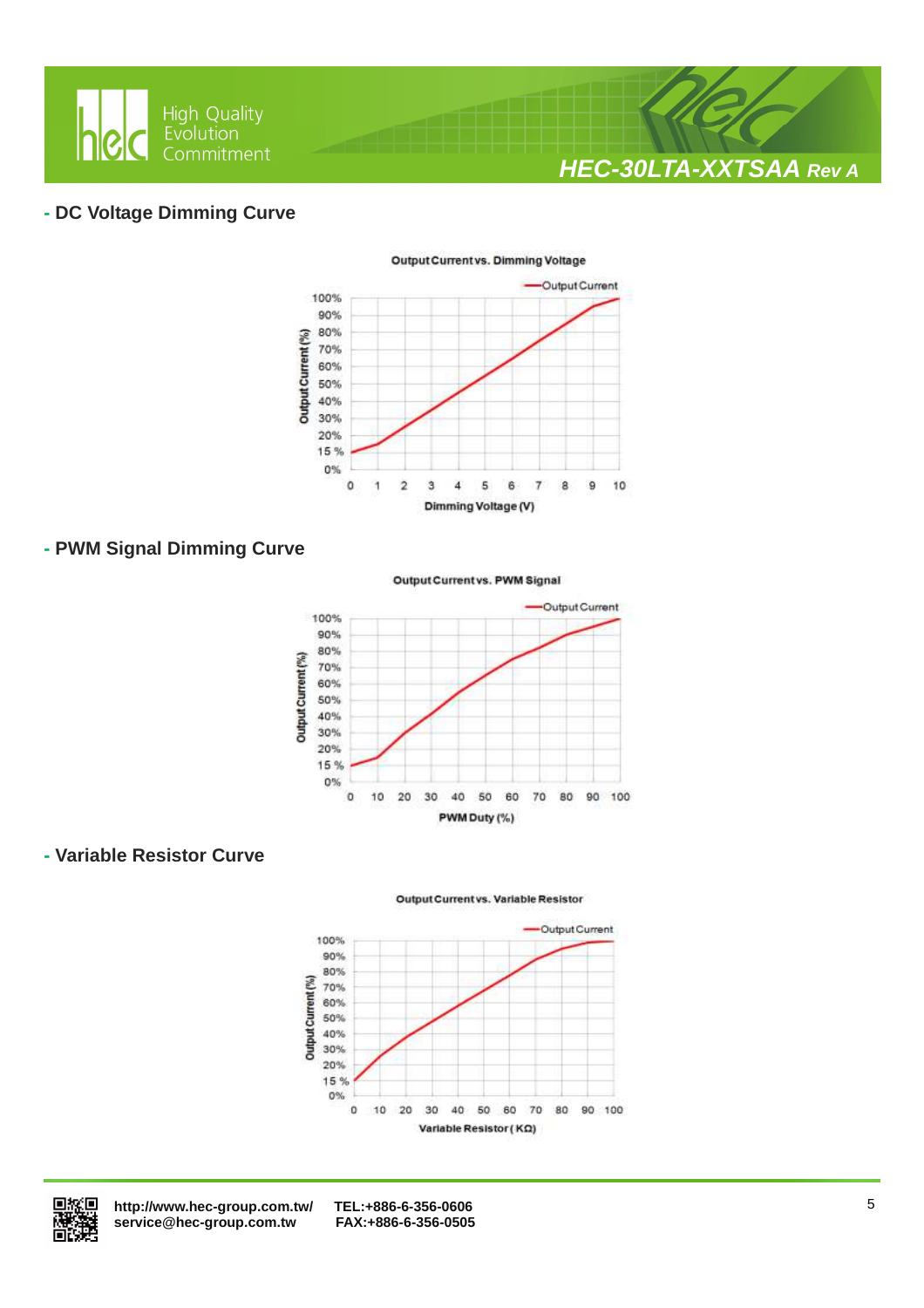

**HEC-30LTA-XXTSAA Rev A**

## **F. Electronic Curve**

## **- Derating Curve 1988 1999 <b>- Static Curve**



Ī



Input Voltage (V)

### **- Power Factor Characteristics Curve**

Power Factor vs. Output Voltage



# **- Efficiency Characteristics Curve**



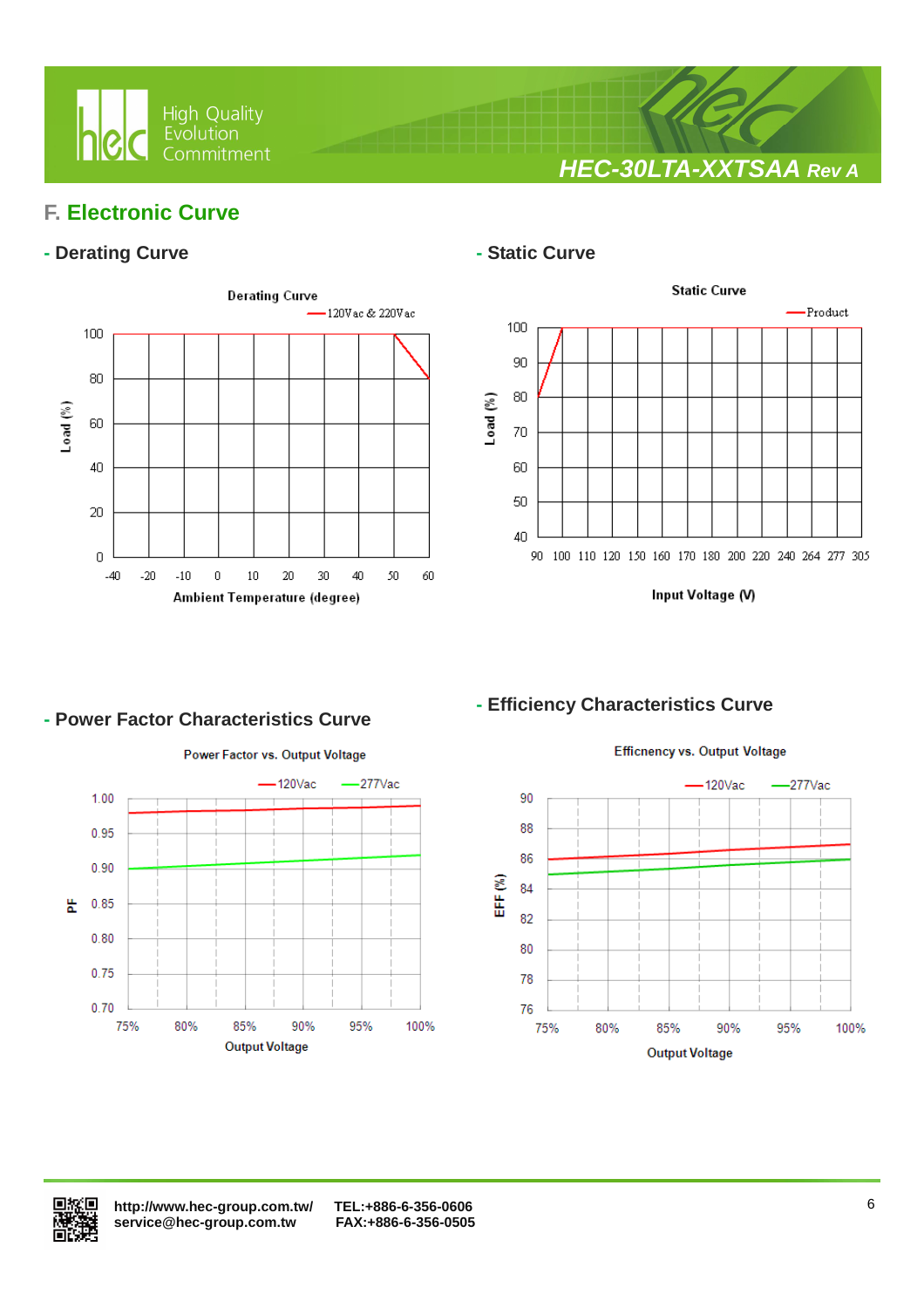

#### **- Life Time vs. Case Temperature Curve**